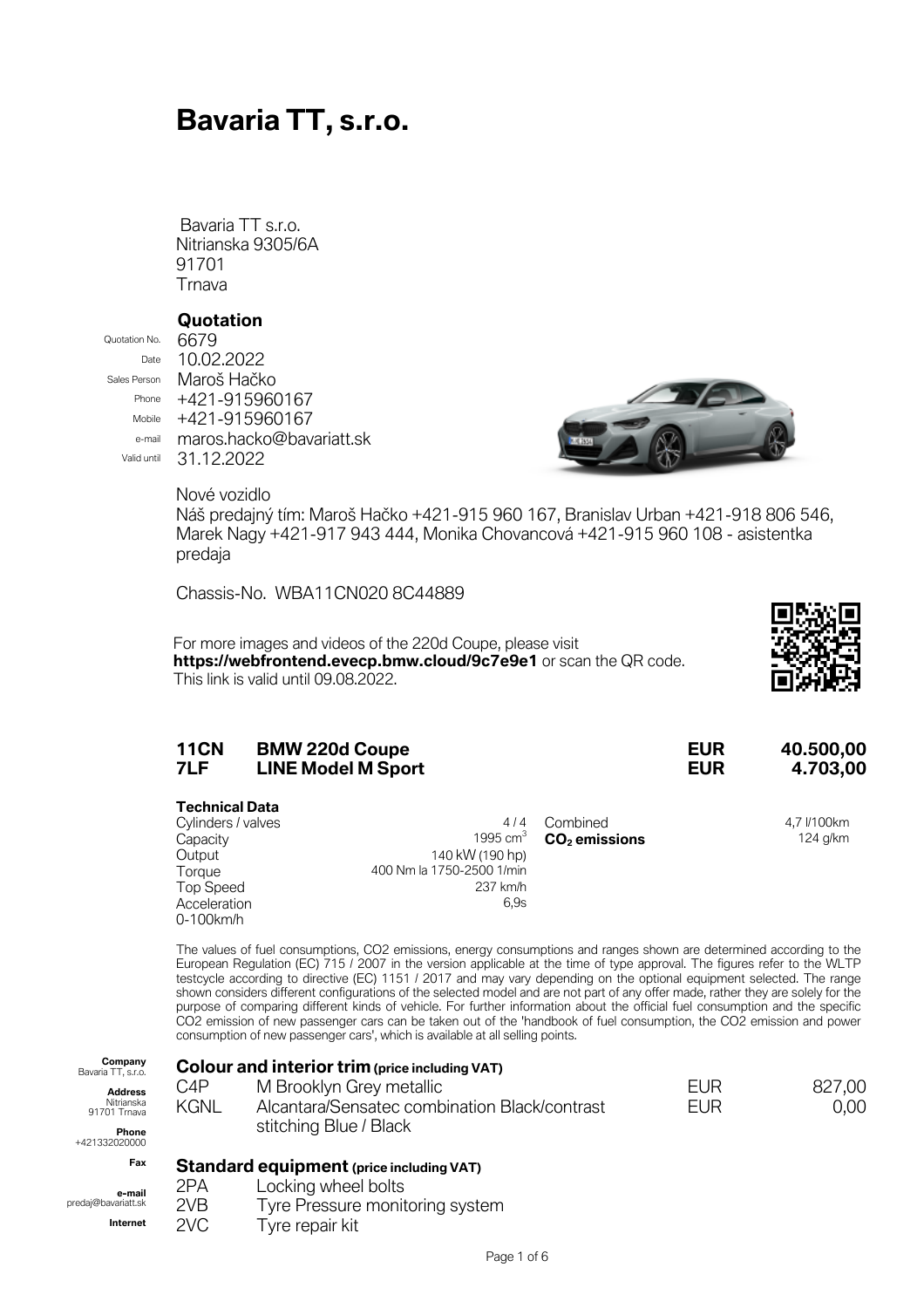|               | Quotation  |
|---------------|------------|
| Quotation No. | 6679       |
| Date          | 10.02.2022 |
| Valid until   | 31.12.2022 |
|               |            |

| 428 | Warning triangle                     |
|-----|--------------------------------------|
| 544 | Cruise control with braking function |
| 5DA | Front passenger airbag deactivation  |
| 5DC | Rear-seat headrests, folding         |

- 654 DAB tuner
- 
- 6AE Teleservices<br>6AF Legal emerge 6AF Legal emergency call
- 6AK ConnectedDrive Services

### **Options (price including VAT)**

| 1CE        | Recovery system                                         | <b>EUR</b> | 0,00     |
|------------|---------------------------------------------------------|------------|----------|
| 2TB        | Steptronic Sport transmission                           | <b>EUR</b> | 155,00   |
| 3MF        | M Lights Shadowline                                     | <b>EUR</b> | 258,00   |
| 420        | Sun protection glazing                                  | <b>EUR</b> | 413,00   |
| 48Z        | Deletion front passenger lumbar support / front         | <b>EUR</b> | 0,00     |
|            | passenger-backrest width adjust.                        |            |          |
| 688        | Harman Kardon Surround Sound System                     | <b>EUR</b> | 879,00   |
| 754        | M Rear spoiler                                          | <b>EUR</b> | 207,00   |
| 1R3        | 18" M Lt/Aly wheels Double-spoke style 848 M            | <b>EUR</b> | 0,00     |
|            | Bicolour / MT                                           |            |          |
| 225        | <b>Standard Suspension</b>                              | <b>EUR</b> | 0,00     |
| 431        | Interior rear-view mirror with automatic anti-dazzle    | <b>EUR</b> | 0,00     |
|            | function                                                |            |          |
| 490        | Seat backrest with adjustment                           | <b>EUR</b> | 124,00   |
| 493        | Storage compartment package                             | <b>EUR</b> | 0,00     |
| 4KK        | M interior trim finishers Aluminium Tetragon            | <b>EUR</b> | 155,00   |
| 4UR        | Ambient interior lighting                               | <b>EUR</b> | 0,00     |
| 534        | Automatic air conditioning                              | <b>EUR</b> | 0,00     |
| 5DM        | Parking Assistant                                       | <b>EUR</b> | 0,00     |
| 710        | M Leather steering wheel                                | <b>EUR</b> | 0,00     |
| 715        | M Aerodynamics package                                  | <b>EUR</b> | 0,00     |
| 760        | M high-gloss Shadowline                                 | <b>EUR</b> | 0,00     |
| 775        | M headliner anthracite                                  | <b>EUR</b> | 0,00     |
| 7M9        | M high-gloss Shadowline with extended contents          | <b>EUR</b> | 258,00   |
| 8A5        | Language version Slovakian                              | <b>EUR</b> | 0,00     |
| 8AK        | Slovakian / on-board documentation                      | <b>EUR</b> | 0,00     |
| ZD7        | ConnectedDrive Plus Package                             | <b>EUR</b> | 2.743,00 |
| 302        | Alarm system                                            | <b>EUR</b> | 0,00     |
| 6C3        | <b>Connected Package Professional</b>                   | <b>EUR</b> | 0,00     |
| 6NW        | Telephony with wireless charging                        | <b>EUR</b> | 0,00     |
| 6U3        | <b>BMW Live Cockpit Professional</b>                    | <b>EUR</b> | 0,00     |
| <b>ZFC</b> | First Class Upgrade Package                             | <b>EUR</b> | 1.353,00 |
| 322        | Comfort access system                                   | <b>EUR</b> | 0,00     |
| 430        | Interior and exterior mirror package                    | <b>EUR</b> | 0,00     |
| 459        | Seat adjustment, electric with memory for driver's seat | <b>EUR</b> | 0,00     |
| 488        | Lumbar support                                          | <b>EUR</b> | 0,00     |
| 494        | Seat heating for driver and front passenger             | <b>EUR</b> | 0,00     |
| <b>ZBC</b> | <b>Business Class Package</b>                           | <b>EUR</b> | 1.624,00 |
| <b>ZPI</b> | <b>Innovation Package</b>                               | <b>EUR</b> | 2.103,00 |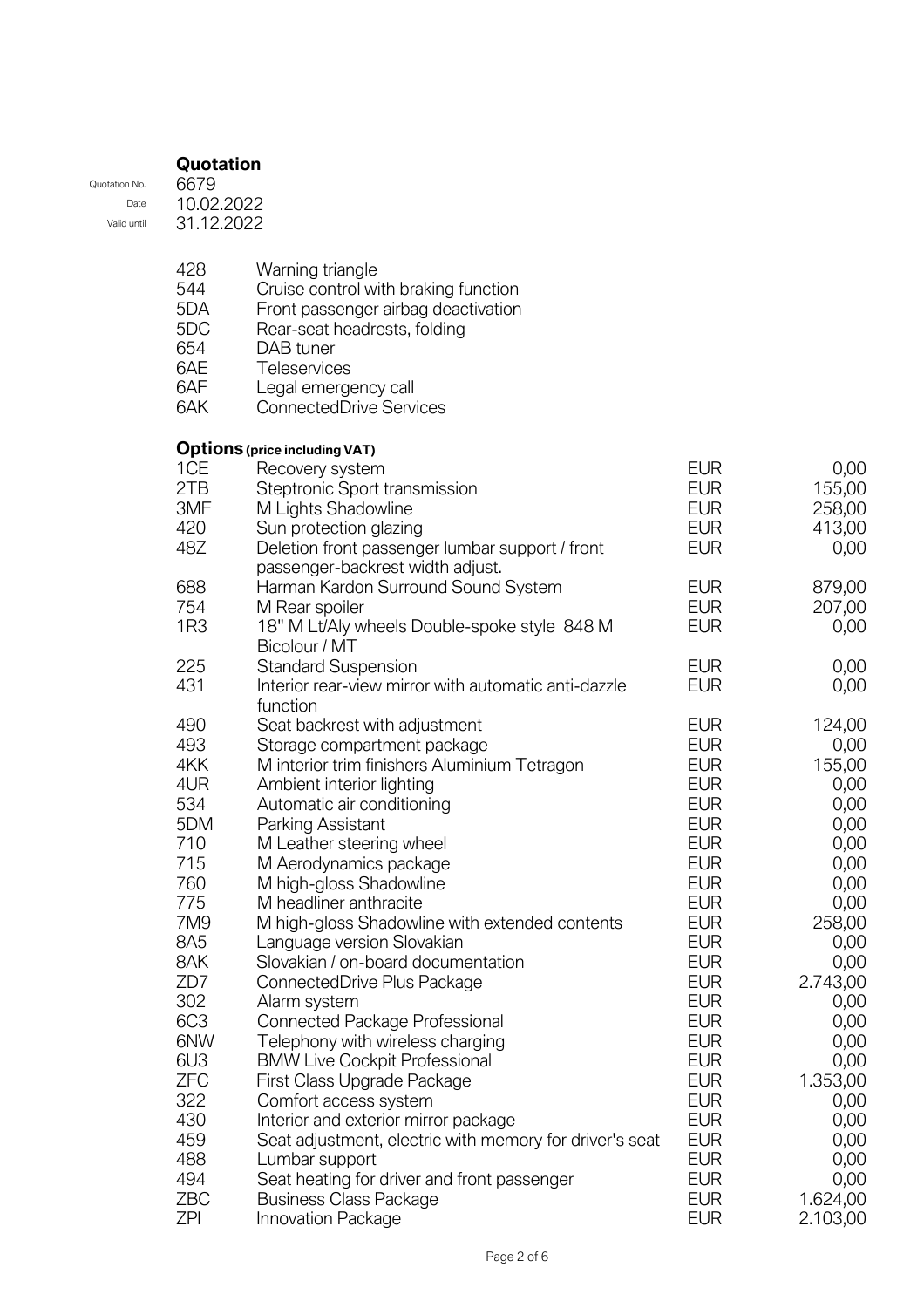| Quotation No.       | 6679                     |                                                                                                                                     |                                                      |                              |
|---------------------|--------------------------|-------------------------------------------------------------------------------------------------------------------------------------|------------------------------------------------------|------------------------------|
| Date<br>Valid until | 10.02.2022<br>31.12.2022 |                                                                                                                                     |                                                      |                              |
|                     | 552<br>5AC<br>5AS<br>610 | Adaptive LED headlights<br>High-beam assistant<br><b>Driving Assistant</b><br>Head-Up Display                                       | <b>EUR</b><br><b>EUR</b><br><b>EUR</b><br><b>EUR</b> | 0,00<br>0,00<br>0,00<br>0,00 |
|                     |                          | <b>Services (price including VAT)</b>                                                                                               |                                                      |                              |
|                     | 7NH                      | Service Inclusive - 5 years/100.000 km                                                                                              | <b>EUR</b>                                           | 1.210,00                     |
|                     |                          | Subtotal colour & interior trim and options                                                                                         | <b>EUR</b>                                           | 17.012,00                    |
|                     |                          | Catalog price (price including VAT)                                                                                                 | <b>EUR</b>                                           | 57.512,00                    |
|                     |                          | Záruka mobility BMW Mobile Care na 5 rokov v celej<br>Európe<br>Servis na 5 rokov alebo 100.000 km<br><b>Subtotal miscellaneous</b> | <b>EUR</b><br><b>EUR</b><br><b>EUR</b>               | 0,00<br>0,00<br>0,00         |
|                     |                          | Price of specified car<br>Transportation cost and predelivery costs                                                                 | <b>EUR</b><br><b>EUR</b>                             | 57.512,00<br>360,00          |
|                     |                          |                                                                                                                                     | <b>EUR</b>                                           |                              |
|                     |                          | <b>Total price including VAT</b>                                                                                                    |                                                      | 57.872,00                    |
|                     | <b>VAT</b>               |                                                                                                                                     | <b>EUR</b>                                           | 9.645,33                     |

**Quotation**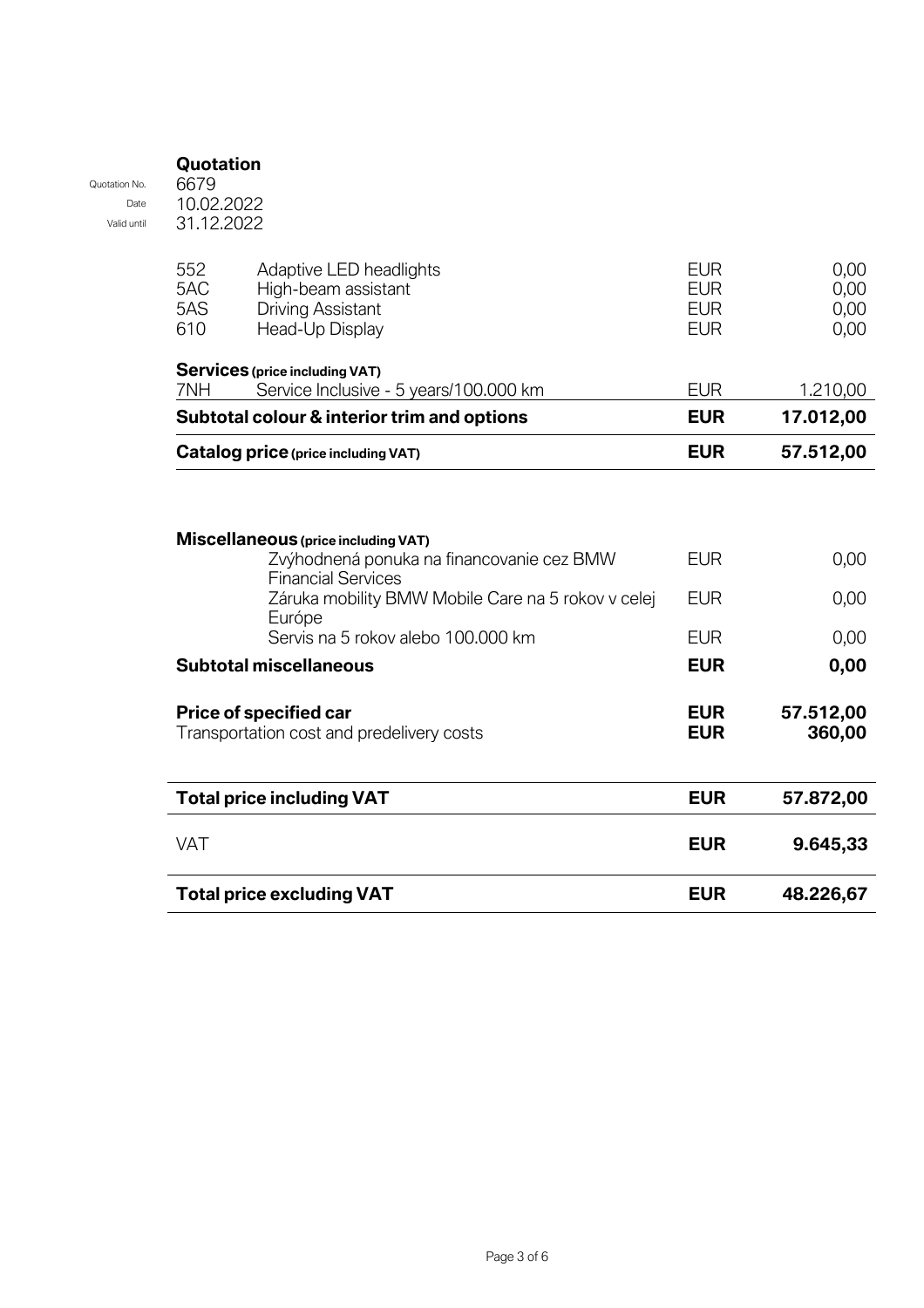## **EU Energy Label for Wheels**



https://eprel.ec.europa.eu/qr/445666



https://eprel.ec.europa.eu/qr/445667

ENERG<sup>4</sup> **PIRELLI** 31424 225/45R18 95 Y XL  $C1$ |۶|  $\overline{\mathsf{A}}$  $\overline{\mathsf{A}}$ Δ  $\overline{\mathbf{B}}$ B B  $\mathbb{C}$ D D F F 70 dB 2020/740

**595906**

https://eprel.ec.europa.eu/qr/595906

## **595913 PIRELLI** 31461 255/40R18 99 Y XL  $C1$  $\left| \bullet \right| \neq$ Α Δ  $\overline{A}$ B B B  $\overline{C}$ D  $\overline{D}$ F F  $^{\prime}$ 1 dB 2020/740 ∆B∈ https://eprel.ec.europa.eu/qr/595913

The vehicle manufacturer will install one of the tires as shown here at its own discretion. Please note that the tire options shown only reflect the current planning status for<br>the production of the vehicle. In the event t right to deliver the vehicle with other tires that have comparable specifications.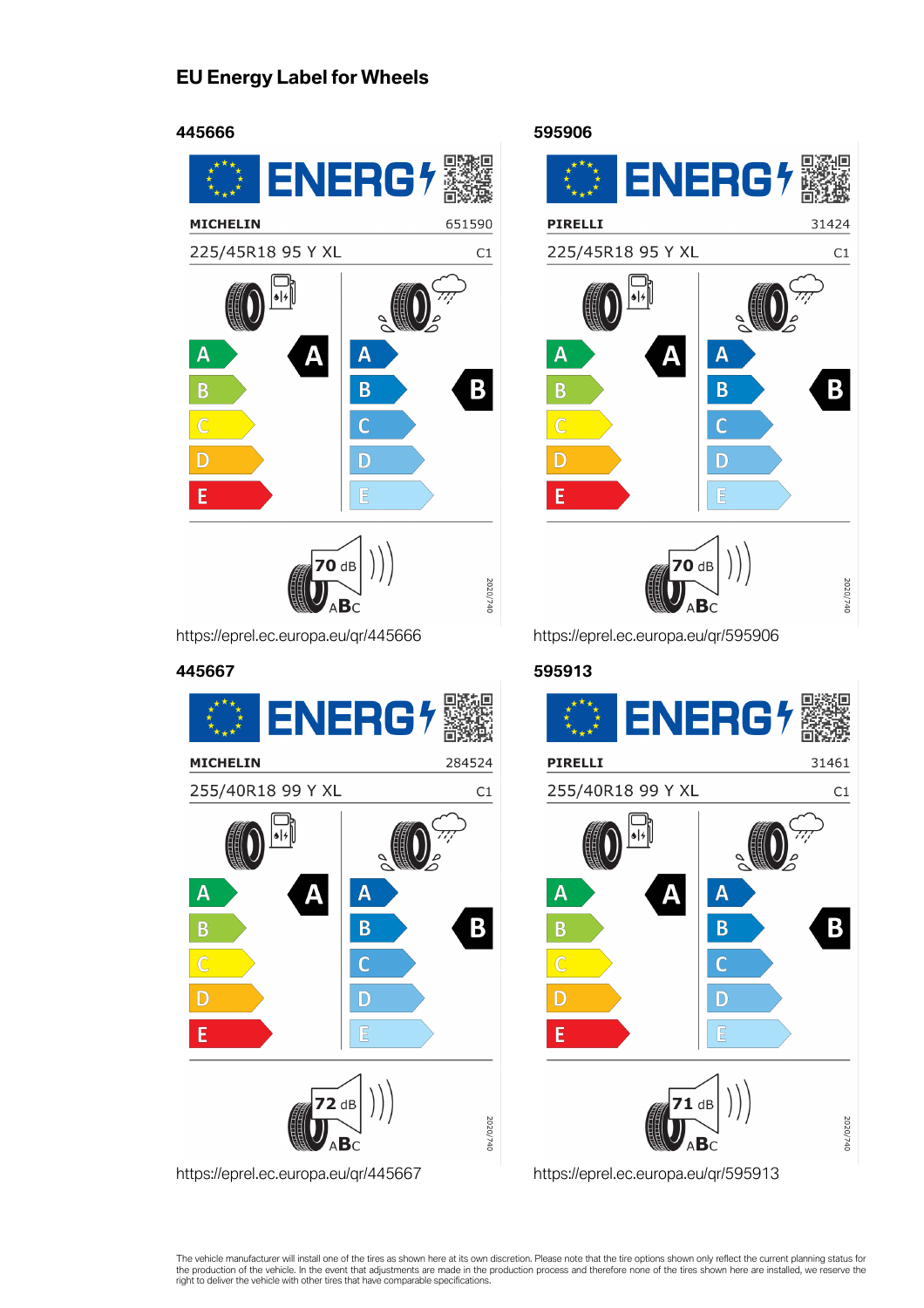|        | My consent to marketing communication                                                                                                                                                                                                                                                                                                                                                                                                                                                                                                                                                                                                                       |
|--------|-------------------------------------------------------------------------------------------------------------------------------------------------------------------------------------------------------------------------------------------------------------------------------------------------------------------------------------------------------------------------------------------------------------------------------------------------------------------------------------------------------------------------------------------------------------------------------------------------------------------------------------------------------------|
| $\Box$ | I would like to receive marketing communication by Bavaria TT, s.r.o. via e-mail, mail, phone/messenger<br>services and in-car (if supported). <sup>1</sup>                                                                                                                                                                                                                                                                                                                                                                                                                                                                                                 |
|        | <b>Preferred contact channel</b><br>phone/messenger services<br>in-car (if supported)<br>e-mail<br>mail                                                                                                                                                                                                                                                                                                                                                                                                                                                                                                                                                     |
| $\Box$ | I agree that Bavaria TT, s.r.o. passes on my data to BMW Slovenská republika s.r.o., Karadžicova 8, 821 08,<br>Bratislava, Slovak Republic and that BMW Slovenská republika s.r.o. processes and uses my data and<br>contacts me for above named purposes. BMW Slovenská republika s.r.o may also transmit this data to<br>certain subsidiaries* as well as certain contract partners and workshops (my stated preferred dealer,<br>partners of my car purchases, service or consulting visits or my regional partner), which may use my data<br>and contact me for the purposes mentioned above. Updates may be shared between the stated<br>subsidiaries. |
| $\Box$ | Furthermore, I would like to receive personalized BMW Group product and service offers which were<br>identified from BMW Slovenská republika s.r.o. based on my personal preferences and behaviors, as well as<br>from the use of products and services. <sup>2</sup>                                                                                                                                                                                                                                                                                                                                                                                       |
|        | Change requests regarding the declaration of consent and revocation right 3                                                                                                                                                                                                                                                                                                                                                                                                                                                                                                                                                                                 |
|        | Date, signature                                                                                                                                                                                                                                                                                                                                                                                                                                                                                                                                                                                                                                             |
|        | <sup>123</sup> Specifications and notes in the attachment to this consent declaration<br>* www.bmw.sk/legaldisclaimer                                                                                                                                                                                                                                                                                                                                                                                                                                                                                                                                       |